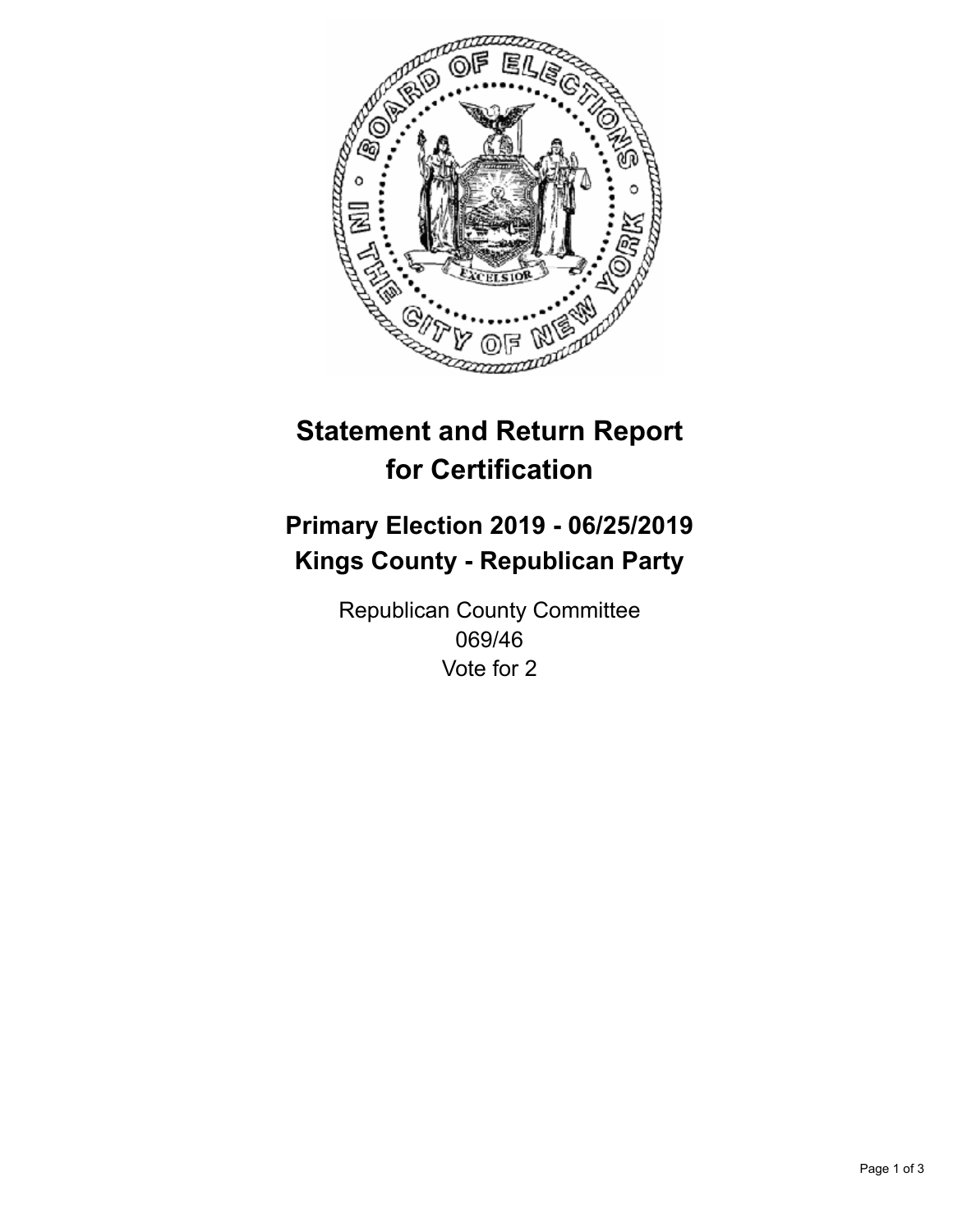

## **Assembly District 46**

| <b>PUBLIC COUNTER</b>                                    | 28       |
|----------------------------------------------------------|----------|
| <b>MANUALLY COUNTED EMERGENCY</b>                        | 0        |
| ABSENTEE / MILITARY                                      | 0        |
| AFFIDAVIT                                                | $\Omega$ |
| <b>Total Ballots</b>                                     | 28       |
| Less - Inapplicable Federal/Special Presidential Ballots | 0        |
| <b>Total Applicable Ballots</b>                          | 28       |
| <b>JEAN CASSARINO</b>                                    | 8        |
| <b>NINA PAPAGNI</b>                                      | 3        |
| <b>FRANK ESPOSITO</b>                                    | 14       |
| SUSAN M. ESPOSITO                                        | 15       |
| <b>Total Votes</b>                                       | 40       |
| Unrecorded                                               | 16       |